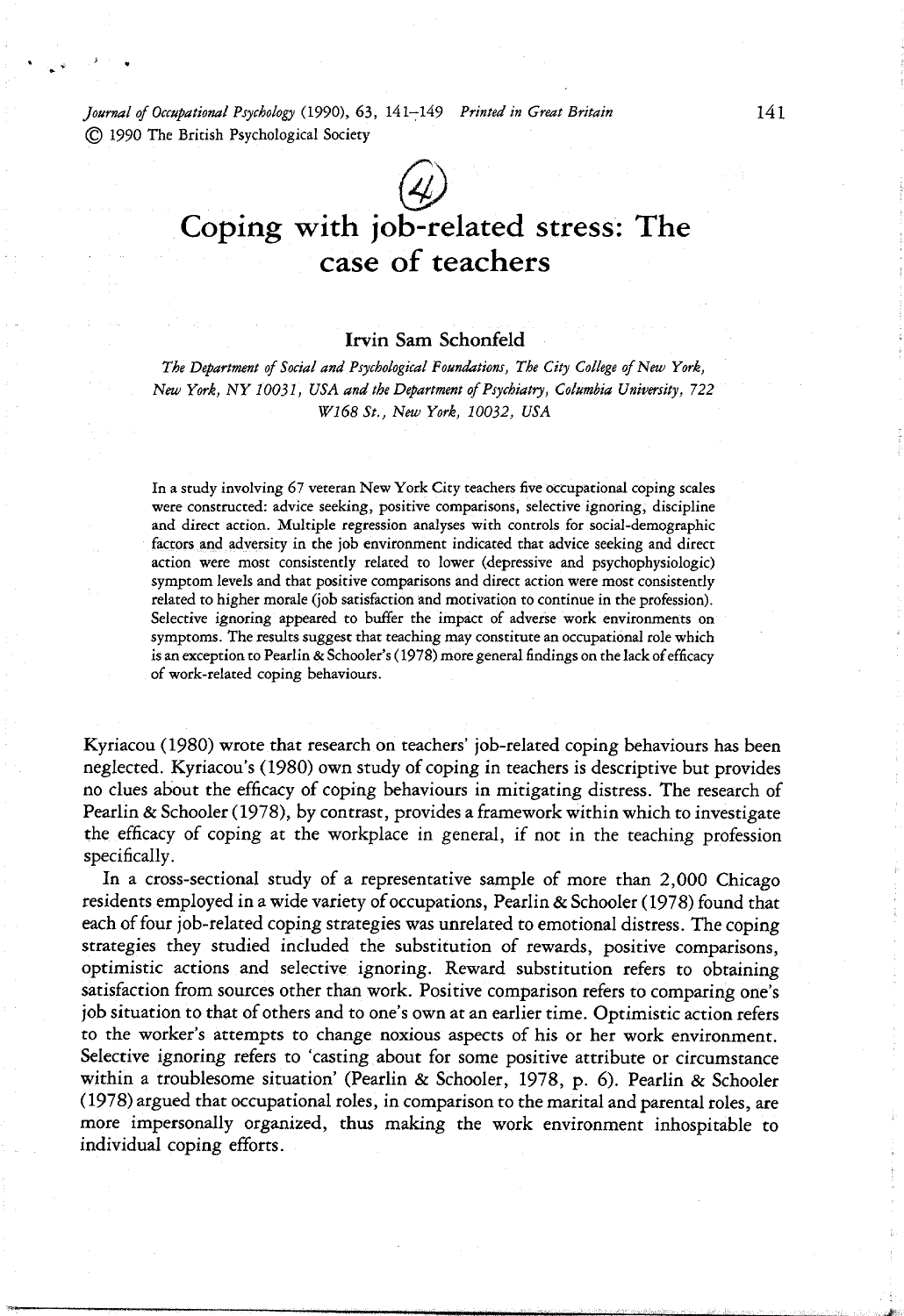Brenner, Sorbom & Wallius (1985), in a study of Swedish teachers, found that a coping strategy labelled 'direct action' appeared to mitigate job-related distress. This finding should be taken cautiously because a large number of coping strategies exerted no effect on job-related distress, and may, thus, reflect a Type I error. The result, however, is interesting because it conflicts with Pearlin & Schooler's (1978) findings on the lack of efficacy of workplace coping. It would be useful to discover if teaching constitutes an occupation that is an exception to the Pearlin—Schooler findings pertaining to coping at the workplace.

Three considerations bear on an investigation of the impact of occupational coping behaviours on distress: (1) the relation between the way in which coping behaviours are categorized in the study and the prevailing conceptualizations of coping should be made  $clear$ ; (2) coping behaviours should be assessed independently of the stressors in the work environment as well as the distress and morale problems the coping behaviours are hypothesized to reduce; (3) coping behaviours should be clearly linked to the job context. Regarding the first consideration, Pearlin and his colleagues (Pearlin & Schooler, 1978; Pearlin, Lieberman, Menaghan & Mullan, 1981) identified three general types of coping: (a) the modification of the circumstances from which stressors issue; (b) the modification of the threat-arousing meaning of stressors; *{c)* the management of emotional distress resulting from an encounter with stressors. The coping behaviours identified in the present study are consistent with Pearlin's typology.

In regard to the second consideration, not all coping strategies are likely to reduce distress. As reported by Pearlin & Schooler (1978) many coping strategies may fail to affect distress. It is also possible that certain coping strategies exacerbate distress. In a study of a representative sample of San Francisco households Cronkite & Moos (1984) found that in women avoidance types of coping behaviours were associated with increased levels of alcohol consumption. Menaghan  $\&$  Merves (1984), using two waves of the Chicago area data described by Pearlin and his colleagues (Pearlin & Schooler, 1978; Pearlin *et al.,* 1981), found that a workplace coping strategy which involved restricting one's expectations was associated with higher levels of emotional distress.

These findings strongly suggest that investigators independently assess coping behaviours, outcome variables like distress and environmental adversity in order to minimize any operational confounding in the measures (Dohrenwend, Dohrenwend, Dodson & Shrout, 1984; Kasl, 1987; Kessler, Price & Wortman, 1985; Menaghan, 1983). A widespread problem with the teacher stress literature is the lack of independence in measuring distress and the factors which have been hypothesized to affect it (see Schonfeld, in press).

In regard to the third consideration, the use of the same measures to assess coping behaviours across a large variety of work roles, a method employed by Pearlin and his colleagues (Pearlin & Schooler, 1978; Pearlin et al., 1981; Menaghan & Merves, 1984), is a Procrustean procedure. Information relevant to coping strategies employed in specific work roles is lost. An alternative strategy would be to develop job-specific coping measures that are related to overarching categories of coping (e.g. the modification of aversive job conditions) but which capture what workers actually do in a specific job. This alternative strategy was adopted in the present paper.

Dunham (1984) enumerated a number of coping strategies that are consistent with the teaching role but did not provide systematic measurement instruments to assess them. To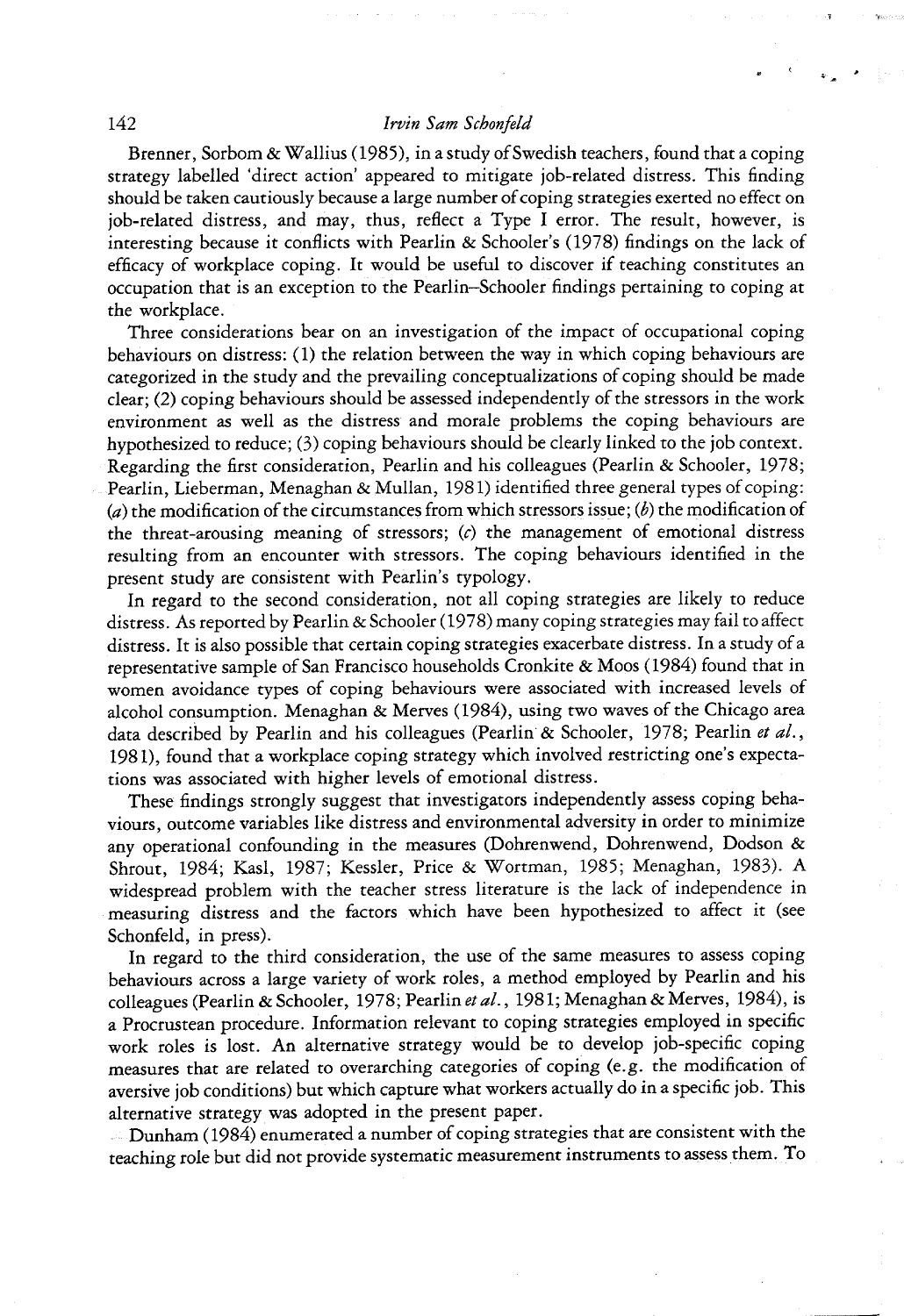# *Coping in teachers* 143

study teachers. Needle, Griffen & Svendsen (1981) employed Pearlin & Schooler's (1978) coping instrument. Needle *etal.* (1981) found that only positive comparisons were related to reduced distress in teachers and that reward substitution, optimistic actions and selective ignoring were unrelated to distress. They did not, however, control for possible confounders and they did not present zero-order correlations bearing on coping-distress relations. Although some of the Pearlin-Schooler occupational coping items are consistent with cognitions and behaviours in which teachers engage, the development of a schedule of coping behaviours that is more congruent with the teacher's role is needed to elucidate better the relation between coping and distress in teachers.

One aim of the present study was to develop measures of coping behaviours in veteran teachers. The measures reflect Pearlin & Schooler's (1978) conceptual distinctions and include: the use of discipline in response to serious student misbehaviour and direct positive action to improve student performance (coping behaviours aimed at modifying the stressors); selective ignoring of the unpleasant aspects of the job and positive comparisons with others and with oneself at an earlier point in one's career (the modification of the meaning of stressors); and advice seeking (managing distress). The behavioural coping items pertaining to advice seeking and discipline assess the teacher's propensity to employ those behaviours if confronted with a problem. The items do not assess frequency of use because frequency is confounded with the adversity of the teacher's work environment and, consequently, the need to employ these behaviours. Cohen & Wills (1985) and Wethington & Kessler (1986) argued similarly that the frequency of contacts with individuals who provide social support is confounded with environmental adversity and, therefore, the need for support. The cognitive coping items (selective ignoring and positive comparisons) were not thought to be so confounded, and simply assessed frequency of use. Like a job locus of control scale (Spector, 1988), the direct action items assess the teacher's beliefs about the potency of his or her actions in affecting student attainment.

Another aim of the study is to investigate the relation between coping measures and psychological distress and job-related morale. The items developed for use in the coping measures were based on a review of the stress literature (e.g. Dewe, 1985; Phillips & Lee, 1980) and on the suggestions of teacher informants. Items were worded to minimize operational confounding with psychological distress and environmental adversity.

#### Method

#### *Subjects*

Sixty-seven new York City schoolteachers, 29 men and 38 women, completed questionnaires (see Schonfeld, in press). Thirty-eight taught in secondary school, 20 in elementary school, and five in early childhood centers. Four did not report on their school. The average age of the teachers was  $41.2$  years (SD = 8.7) and their average experience was 13.2 years (SD = 8.2). Twenty-two per cent of the sample was non-white.

#### *Questionnaire*

The questionnaire consisted of the following sections: demographic; health/morale; stressor; colleague support; coping sections. Items in the demographic section assessed age, sex, marital status, parents' work and educational history, and race. The colleague support section and findings pertaining to the colleague support measures are described elsewhere (Schonfeld, in press) and not reported here.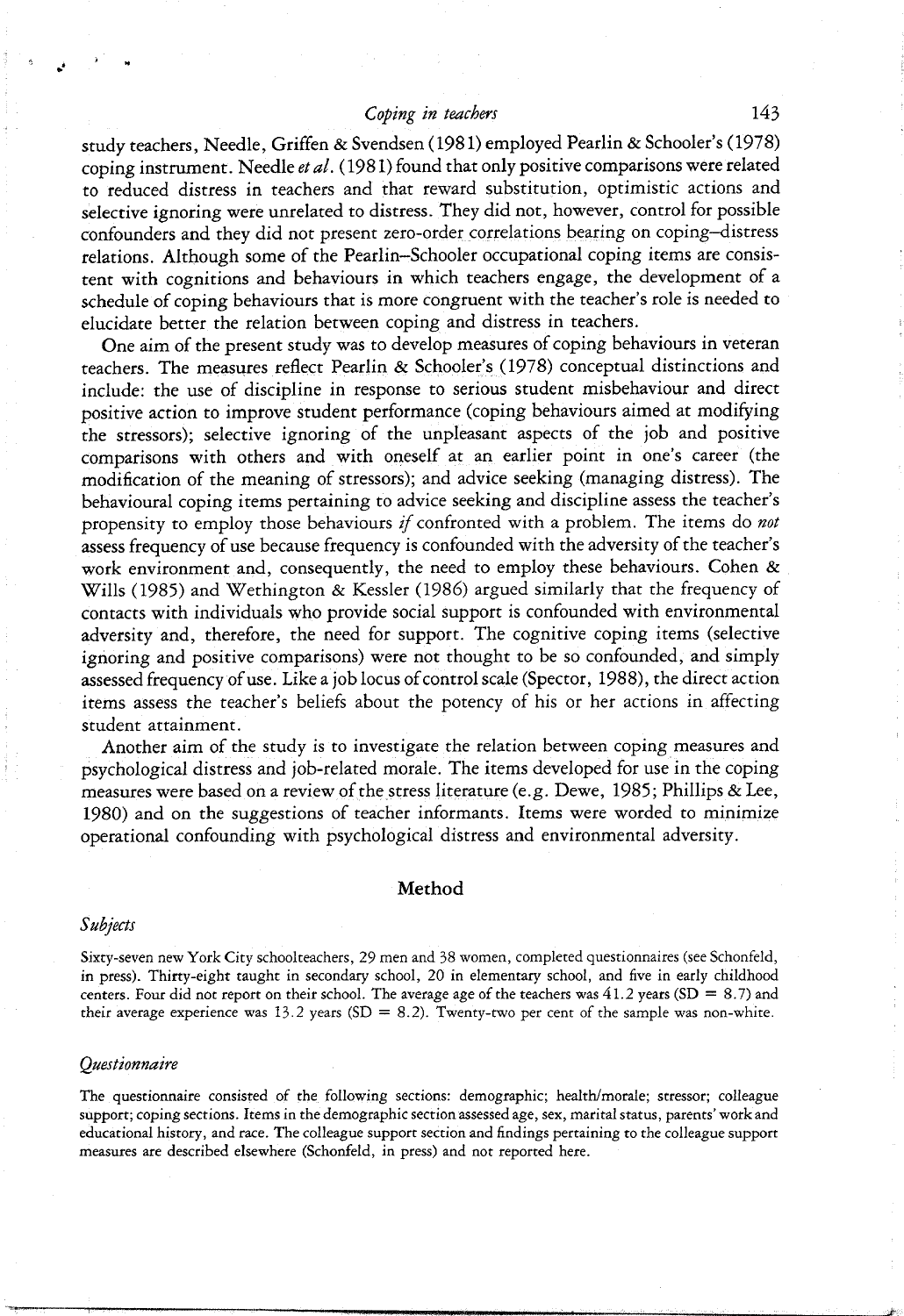*HealthImorale section.* The health/morale section included items, derived from Cronkite & Moos (1984) and Dohrenwend, Shrout, Egri & Mendelsohn (1980), that assessed psychophysiologic symptoms (e.g. headaches, stomachaches, constipation, etc.). The section also included the Center for Epidemiologic Studies Depression Scale (CES-D, Radloff, 1938). The response choices for all symptom items referred to the frequency of symptom occurrence during the previous week. One Likert-type item, derived from Quinn & Staines' (1979) research on large cross-sections of employed Americans, assessed job satisfaction ('Overall, how satisfied are you with your job?'). The author's as yet unpublished research on another sample of veteran teachers indicates that the item scales satisfactorily with other job satisfaction items. Response alternatives ranged from very dissatisfied  $(= 1)$  to very satisfied  $(= 5)$ . Three Likert-type items (Kyriacou & Sutcliffe, 1979) measured motivation to remain in teaching ('How likely is it that you will still be a teacher in two [five, ten] years' time?'). Response alternatives ranged from very unlikely  $(= 1)$  to very likely  $(= 5)$ .

*Stressor section.* The stressor section included items that assessed the frequency of three types of school-related stressors: episodic events except crimes against the respondent, crimes in which the teacher was the victim, and ongoing types of stressors called 'strains' by Pearlin & Schooler (1978). The episodic events included: finding out that a student used illegal drugs, a confrontation with an insolent student, classroom damaged by vandalism, etc. ITie crime items included the occurrence of the following events: assault, robbery, deliberate damage to personal property, etc. The strains that were assessed included: an overcrowded classroom, jeopardy of involuntary transfer, underprepared students attending class, etc. In order to minimize confounding with the symptom measures, the stressor items were worded to provide 'neutral self-reports of exposure' (Kasl, 1987) to job conditions.

*Coping section.* The coping section included items that assessed seeking advice from others, applying discipline to a student who seriously misbehaved, making positive comparisons, selectively ignoring the job's difficulties, and taking direct positive action in helping students. With regard to advice-seeking, the teacher was asked, 'Since *school began,* how likely were you to ask any of these people for advice in response to a difficulty you encountered as a teacher? A relative, friend, paraprofessional, guidance counselor, supervisor and doctor/psychologist'. Regarding discipline, the teacher was asked 'Considering your teaching since *school began,* when a student seriously misbehaved, how likely were you to: Take away a privilege? Reprimand him/her? Threaten some kind of punishment? Refer the offender to a dean or someone in a similar position? Contact his/her parents? Invoke some form of punishment (e.g. mark a demerit in your records)?' The response alternatives for the advice-seeking and discipline items ranged from 'very unlikely' (= 0) to 'very likely'  $(= 4)$ .

Examples of the selective-ignoring items include 'Since *school began,* how often have you "Told yourself that the difficulties related to teaching are unimportant in your life?" and "Paid attention to your teaching duties in order to overlook the job's difficulties?" ('never'  $[= 0]$  to 'very often'  $[= 4]$ ). Examples of the comparison items include 'Would you say that your *current* teaching position is better, the same, or worse than . . . your work/school life about a year ago?' and 'the jobs of most of other people you know?' ('much better' [= 0] to 'much worse' {= 4]); 'When you compared yourself to other teachers as experienced as you are, you have -problems' ('many more'  $[= 0]$  to 'many fewer'  $[= 4]$ ). The items pertaining to direct positive action in helping students include 'On the basis of your experience since *school began,* how strongly do you agree or disagree with each of the following statements?: The way my students turn out depends upon their home lives and personal resources, and there is little I can do about that; There is only so much I can do as a teacher, and after that I just accept my students as they are; There is much I can do to turn a failing student into a successful one' ('strongly agree'  $[= 0]$  to 'strongly disagree'  $[= 4]$ ).

#### **Results**

#### *Aggregation of items and scale reliability*

The coping items were aggregated to form five *a priori* coping scales: advice seeking, selective ignoring, positive comparisons, use of discipline and direct positive action. Table 1 presents the alpha coefficients, means and standard deviations of the coping scale as well as the symptom and stressor scales.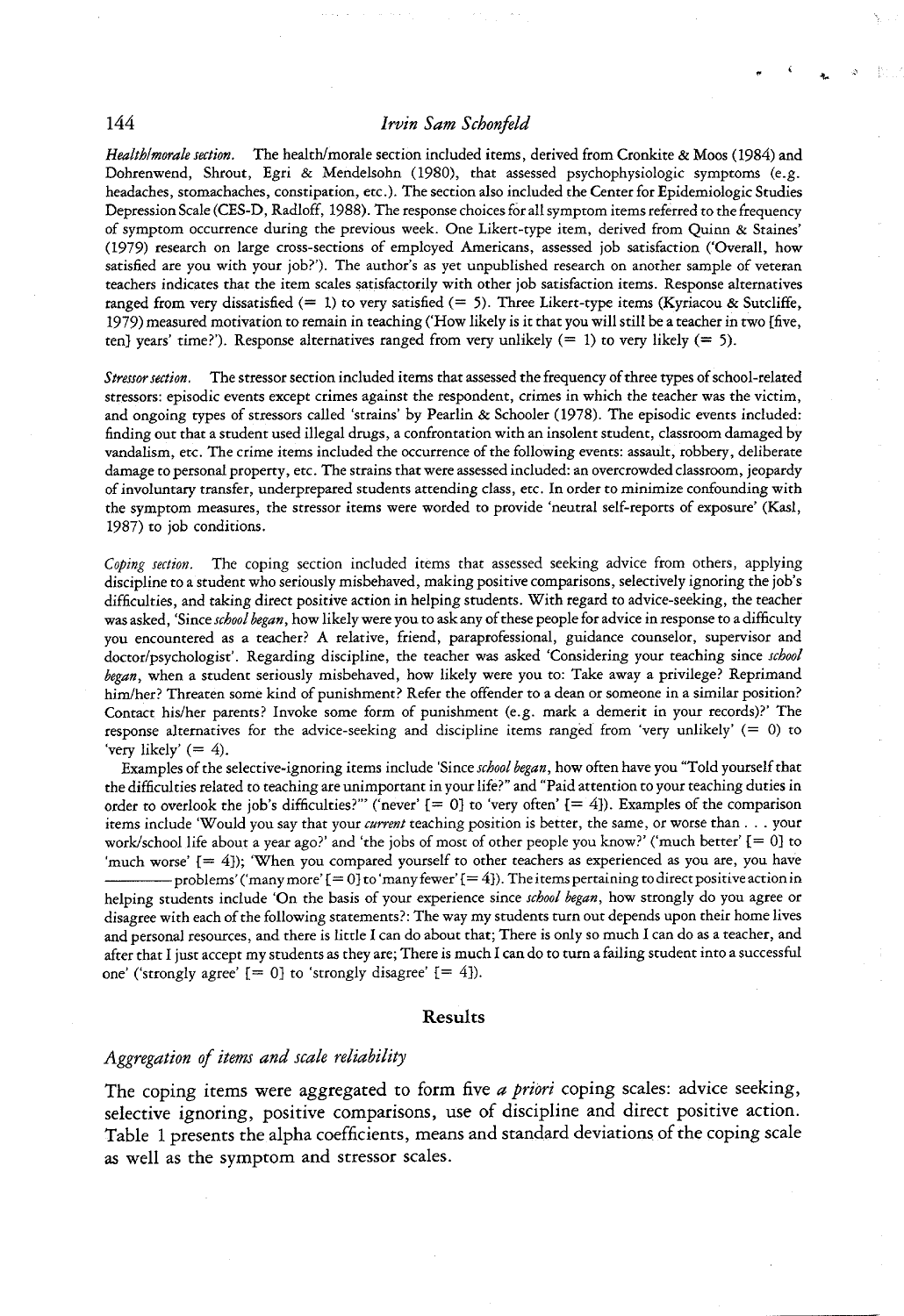# *Coping in teachers* 145

| Alpha<br>coefficient | M     | <b>SD</b> |
|----------------------|-------|-----------|
| .68                  | 15.02 | 4.07      |
| .66                  | 15.02 | 4.07      |
| .76                  | 10.74 | 4.25      |
| .61                  | 16.38 | 4.05      |
| .66                  | 14.06 | 3.78      |
| .92                  | 13.03 | 11.03     |
| .84                  | 5.30  | 6.52      |
| n.a.                 | 3.23  | 1.23      |
| .86                  | 9.95  | 3.97      |
| n.a.                 | 0.57  | .76       |
| .79                  | 1.40  | .65       |
| .85                  | 1.80  | .54       |
|                      |       |           |

**Table 1.** The alpha coefficients, means and standard deviations of the scales

*Note.* CES-D = Center for Epidemiologic Studies — Depression Scale,

#### *Predictors of distress, job satisfaction and motivation*

Table 2 presents the zero-order correlations between each predictor variable, including five social demographic factors with known links to elevated scores on mental health symptom measures (Dohrenwend & Dohrenwend, 1974; Gove, 1972; Radloff & Locke, 1986), type of school, the stressor scales, and the coping scales, with the measures of symptoms and job-related morale. Although the social demographic variables were not significantly related to symptoms or morale, the correlations were in the expected directions. Table 2 indicates that the measure of strains was more consistently related to the symptoms and morale variables than the stressor scales measuring crimes and episodic events.

A number of multiple linear regression equations were developed to study the relation between the coping scales and the symptom and morale measures. In order to maximize power, means were substituted for missing values for the 12 subjects for whom a scorable value was absent (any subject with a missing value, lacked a value for only one predictor). Tests for systematic differences revealed no bias in the occurrence of missing values (Cohen & Cohen, 1983). The two symptom variables, the CES-D and psychophysiologic symptom scale, and the two morale variables, motivation and job satisfaction, were regressed on the predictors in two steps.

To be conservative, a number of factors was controlled before a coping scale was entered in each regression equation. The control factors included six social demographic control variables: age, sex, marital status, race, social class of origin and type of school. The strains scale was also controlled in the first step. The episodic events and crimes measured were not controlled because a separate study of the potency of the three environmental factors in predicting symptoms and morale found that only the strains scale attained conventional levels of significance when all three environmental variables were entered in the same regression equations.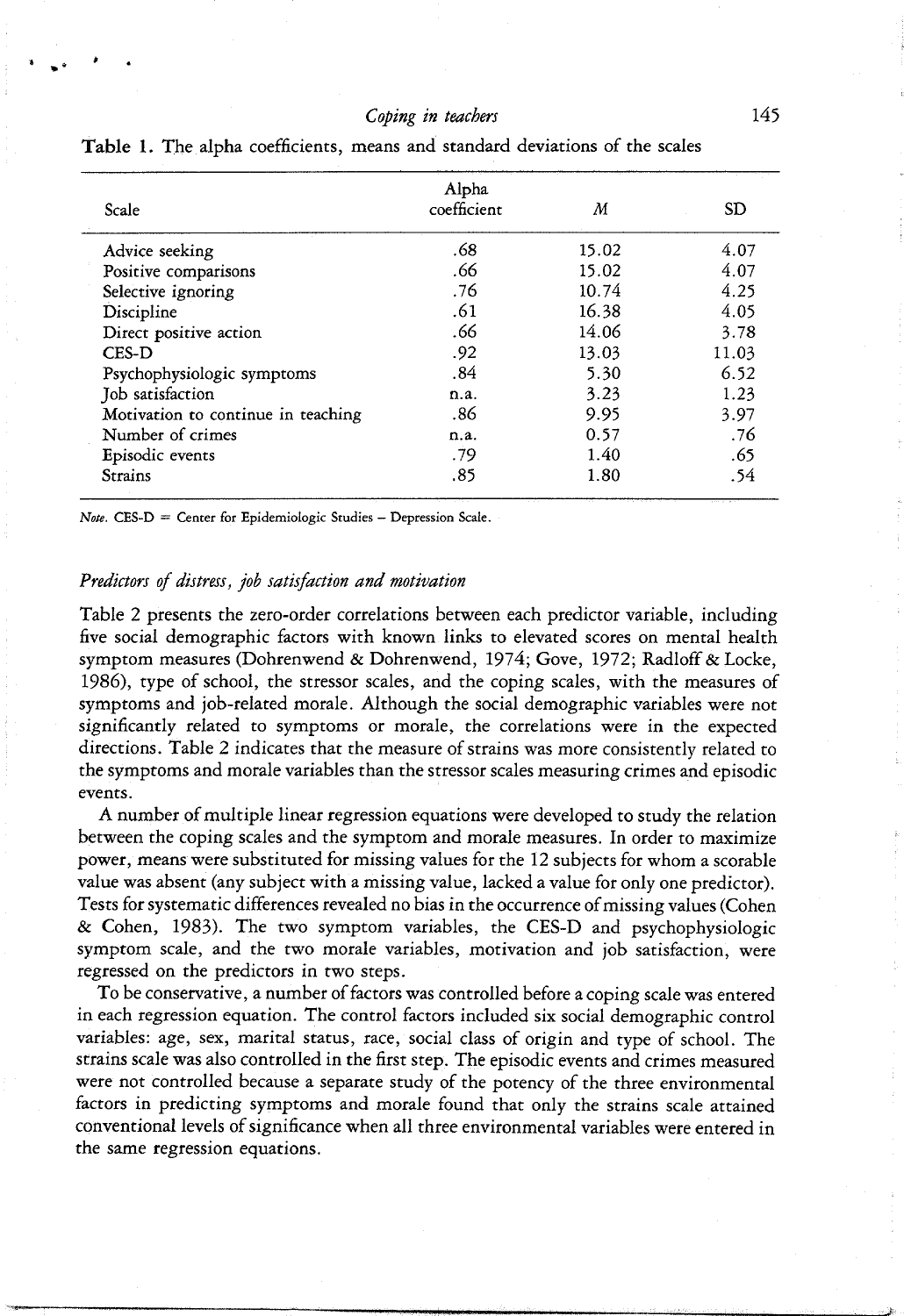| Predictors             | Symptom and morale variables |                         |         |                |
|------------------------|------------------------------|-------------------------|---------|----------------|
|                        | CES-D                        | Psychophys.<br>symptoms | Motiv.  | Job<br>satisf. |
| Age                    | $-.03$                       | .04                     | $-.13$  | $-.01$         |
| <b>Sex</b>             | $-.18$                       | $-.13$                  | .02     | .17            |
| Marital status         | $-.04$                       | $-.05$                  | $-.04$  | $-.17$         |
| Race                   | $-.19$                       | $-.18$                  | .11     | .08            |
| Social class of origin | .15                          | .11                     | $-.11$  | $-.20$         |
| School                 | $-.07$                       | $-.04$                  | $-.18'$ | . 11           |
| Episodic stressors     | .09                          | . 17                    | .11     | .08            |
| Crimes                 | $.33**$                      | $.24*$                  | $-.04$  | $-.13$         |
| Job strains            | $.38**$                      | $.31**$                 | $-.15$  | $-.30*$        |
| Advice seeking         | $-.18^{t}$                   | $-.24*$                 | .10     | $.33***$       |
| Positive comparisons   | $-.33**$                     | $-.23*$                 | $.26*$  | $.40***$       |
| Selective ignoring     | .03                          | .07                     | .07     | .05            |
| Discipline             | $-.16^{t}$                   | $-.09$                  | $-.02$  | . 11           |
| Direct positive action | $-.23*$                      | $-.24*$                 | $.25*$  | $.37***$       |

**Table 2.** Zero-order correlations between predictor and symptom/morale variables

\* 'P < ,10; \* P < ,05; \*\* P < ,01; *\*\*\*P <* ,001,

*Note.* Sex is coded  $0 =$  female,  $1 =$  male; marital status is coded = not currently married;  $1 =$  currently married; race is  $\text{code} = \text{non-white}, 1 = \text{white}$ ; social class of origin follows the categories developed by Hollingshead (1974) in which a code of 1 indicates professional and managerial levels of employment and a code of 5 indicates unskills labourers; school is coded  $0 =$  elementary or early childhood,  $1 =$  secondary.

Table 3 presents the results, for every outcome measure, of five regression equations, one for each coping scale. The table provides the standardized regression coefficient for each coping scale when the scale was entered in a regression equation which already included the control factors described above. The advice seeking and positive comparisons scales were significantly ( $P < .05$ ) related to lower levels of depressive symptoms and the discipline and direct positive action scales were marginally ( $P < .10$ ) related to lower symptom levels. Advice seeking and direct action were significantly related to lower levels of psychophysiologic symptoms. Positive comparisons and direct action were significantly related to increased motivation to remain in the profession. Advice seeking, positive comparisons and direct action were related to higher levels of job satisfaction.

A final set of regression analyses was conducted to explore further the relations among coping behaviours, adverse work environments and symptoms and morale. In each analysis, an interactive term, operationalized by the product of the strain scale and each coping scale, was entered into the appropriate regression equation. Only two interaction terms were significant when added to the equation last: the interaction of selective ignoring and strains was significantly related to the CES-D (beta  $= -1.09$ ) and the psychophysiologic symptom scale (beta  $= -1.02$ ). The negative regression weights mean that the relation between environmental adversity and symptoms was weaker when there was more ignoring behaviour than when there was less.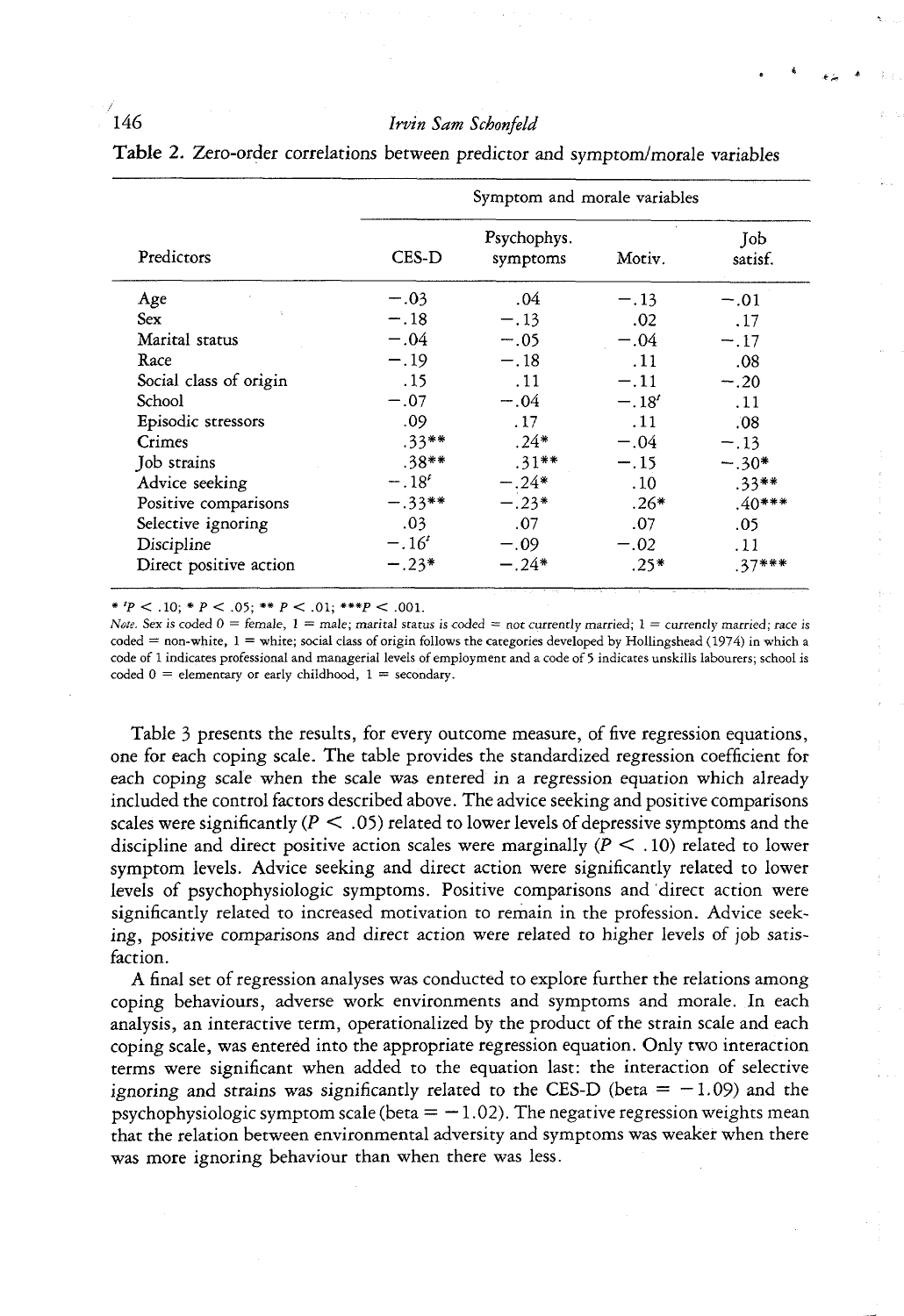| Predictors                          | Symptom and morale variables |                         |        |                |
|-------------------------------------|------------------------------|-------------------------|--------|----------------|
|                                     | CES-D                        | Psychophys.<br>symptoms | Motiv. | Job<br>satisf. |
| Advice seeking                      | $-.31*$                      | $-.37**$                | . 19   | $43***$        |
| Positive comparisons                | $-.26*$                      | $-.16$                  | $.27*$ | $.33**$        |
| Selective ignoring <sup>a</sup>     | $-.06$                       | $-.03$                  | $-.13$ | . 15           |
| <b>Discipline</b>                   | $-.22'$                      | $-.13$                  | $-.00$ | . 13           |
| <sup>1</sup> Direct positive action | $-.24'$                      | $-.29*$                 | $.29*$ | .34*           |

Table 3. Standardized regression coefficients in predicting symptoms and morale from each coping category

 $' P < .10; *P < .05; **P < .01; **P < .001.$ 

*Note.* In each regression equation, job strains, sex, marital status, race, social class of origin and school (elementary or early childhood vs. secondary) were controlled.

" The interactive effect of selective ignoring and job strains on the symptoms scales is described in the *ttxt.*

### **Discussion**

Five teacher coping scales, Advice Seeking, Positive Comparisons, Selective Ignoring, Discipline and Direct Positive Action, were constructed. Positive Comparisons, Direct Action and Advice Seeking tended to have zero-order relations with the symptom and morale scales. 'Multiple regression analyses with controls for social-demographic factors and job environment indicated that Advice Seeking and Direct Action were most consistently related to lower symptom levels and that Positive Comparisons and Direct Action were most consistently related to higher morale. Selective Ignoring appeared to buffer the impact of environmental adversity on symptoms.

The results bear on Pearlin & Schooler's (1978) findings which suggest that workplace coping may be ineffective. In line with this view, Farber (1984) argued that because individual coping efforts are likely to be ineffective in mitigating distress in the workplace, schools need to be changed from an organizational standpoint. The findings of the present study suggest that teachers who employ identifiable occupational coping behaviours are less likely to experience psychological symptoms and low morale. Such behaviours can be included in a number of different higher-order coping categories (Pearlin & Schooler, 1978). The behaviours include attempts at modifying: the aversive work environments (e.g. direct actions in helping students), the meaning of the stressors (e.g. positive comparisons), and the distress experience (e.g. advice seeking).

In contrast to the variety of occupations Pearlin and his colleagues studied, it is possible that the school is less impersonally organized than many other work settings, making for a work environment in which coping behaviours can alleviate distress and enhance job satisfaction. This is not to say that schools do not have rigid traditions and routines (Sarason, 1971). I am not arguing against reorganizing schools for the purpose of developing more effective and humane centres of learning. Many occupational settings are to some degree impersonally organized—teaching is no exception. Nonetheless, teaching may be comparatively less impersonal because the steady contact with children and parents required by the role weakens the forces of impersonality.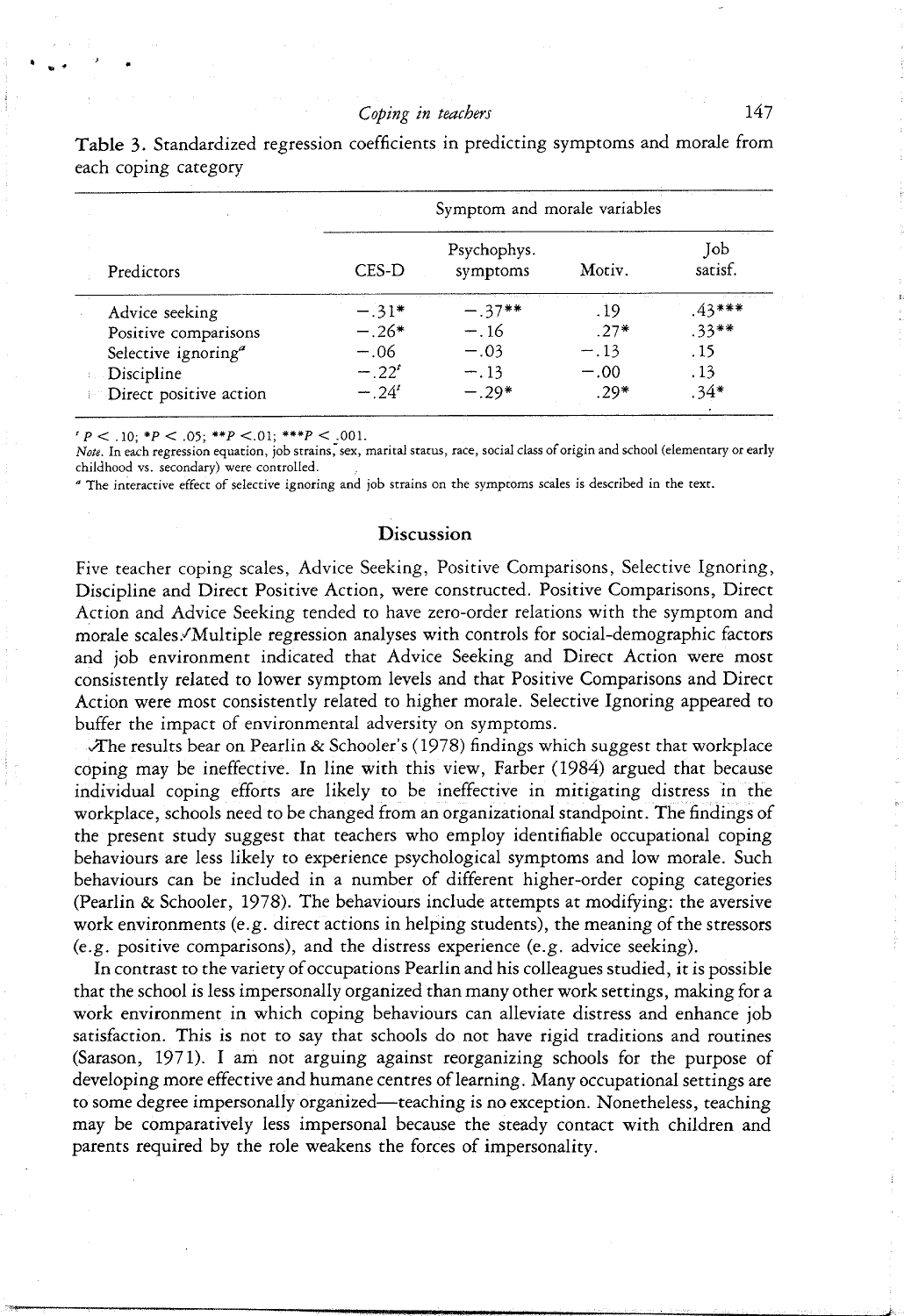Whether or not the relations found here are causal in nature requires further investigation. Owing to the relatively small sample size, the findings are suggestive, and should provide hypotheses to be pursued in future research. Studies which follow teachers prospectively are needed. Controls for prior levels of symptoms and morale would be required to rule out the possibility that the occupational coping behaviours in question merely refiect the effects of pre-existing symptoms and morale problems. It might also be useful to study the successful and unsuccessful adaptations of new teachers to the school setting. The author currently has in the field a longitudinal study of newly appointed teachers and hopes it will shed further light on these issues.

### Acknowledgements

Preparation of this paper was supported by a grant from the Faculty Senate of the City College of New York, PSC-CUNY Award Program grants nos, 6-67401 and 6-68419, and NIOSH/CDC grant no, 1 01 0HO2571-01, The College and the City University of New York provided me with excellent data-processing facilities, I gratefully acknowledge the cooperation of the teachers who made the study possible. This paper is dedicated to the memory of Sydney Berson,

#### References

- Brenner, S,-O,, Sorbom, D. & Wallius, E, (1985), The stress chain: A longitudinal confirmatory study of teacher stress, coping and social *snppott. Journal of Occupational Psychology,* 58, 1-13,
- Cohen, J, & Cohen, P, (1983), *Applied Multiple RegressionlCorrelation Analysis for the Behavioral Sciences.* Hillsdale, NJ: Erlbaum,
- Cohen, S, & Wills, T, A, (1985), Stress, social support and the buffering hypothesis, *Psychological Bulletin,* 98, 310-357,
- Cronkite, R, C, & Moos, R, H, (1984), The role of predisposing and moderating factors in the stress-illness relationship. Journal of Health and Social Behavior, 25, 372-393.
- Dewe, P, J, (1985), Coping with work stress: An investigation of teachers' actions. *Research in Education,* 33, 27-40,
- Dohrenwend, B, P, & Dohrenwend, B, S, (1974), Social and cultural influences on psychopathology. *Annual Review of Psychology,* 25, 417-452,
- Dohrenwend, B, S,, Dohrenwend, B. P,, Dodson, M, & Shrout, P, E, (1984), Symptoms, hassles, social supports and life events: Problem of confounding measures. Journal of Abnormal Psychology, 93, 222-230,
- Dohrenwend, B, P,, Shrout, P, E,, Egri,G, & Mendelsohn, M, D, (1980), Nonspecific psychological distress and other dimensions of psychopathology: Measures for use in the general population. *Archives of General Psychiatry,* 37, 1229-1236,

Dunham, J. (1984), *Stress in Teaching.* Beckenham, Kent: Croom Helm,

- Farber, B. A. (1984). Teacher burnout: Assumptions, myths and issues. Teachers College Record, 86, 322-338.
- Gove, W, (1972), The relationship between sex roles, marital status and mental health. *Social Forces,* 51, 34-44,
- Kasl, S, V, (1987), Methodologies in stress and health: Past difficulties, present dilemmas, future directions. In S, V, Kasl & C, L, Cooper (Eds), *Stress and Health: Issues in Research Methodology,* pp, 307-318, Chichester, Sussex: Wiley,
- Kessler, R. C., Price, R. H. & Wortman, C. B. (1985). Social factors in psychopathology: Stress, social support, and coping processes. *Annual Review of Psychology,* 37, 531-572,
- Kyriacou, C, (1980), Coping actions and occupational stress among school teachers. *Research in Education, 24,* 57-61,

Kyriacou, C, & Sutcliffe, J, (1979), Teaching stress and satisfaction. *Educational Research,* 21, 89—96,

Menaghan, E, G, (1983), Individual coping efforts: Moderators of the relationship between life stress and mental health outcomes. In H, B, Kaplan (Ed.), *Psychosocial Stress,* pp, 157-191, New York: Academic Press,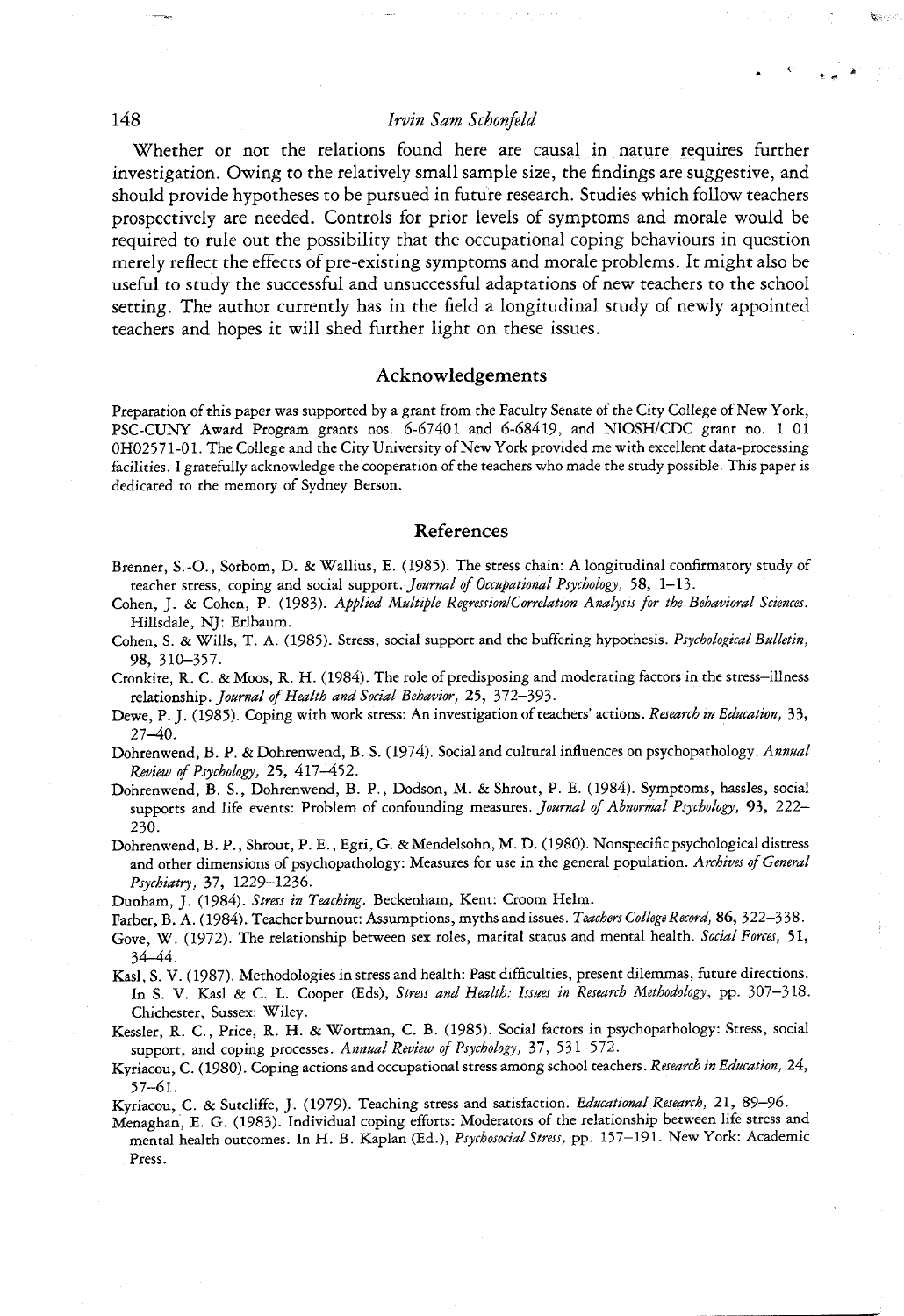Menaghan, E. G. & Merves, E. S. (1984). Coping with occupational problems: The limits of individual *eiions. Journal of Health and Social Behavior,* 25, 406-423.

- Needle, R. H., Griffen, T. & Svendsen, R. (1981). Occupational stress: Coping with health problems of teachers. *Journal of School Health,* 51, 175—181.
- Pearlin, L. I. & Schooler, C. (1978). *The structure oi coping. Journal of Health and Social Behavior,* 19, 2-21.
- Pearlin, L. I., Lieberman, M. A., Menaghan, E. G. <& Mullan, J. T. (1981). The stress *process. Journal of Health and Social Behavior,* 22, 337-356.
- Phillips, B. N. & Lee, M. (1980). The changing role of the American teachers: Current and future sources of stress. In C. L. Cooper &J. Marshall (Eds), *White Collar and Professional Stress,* pp. 93-111. NewYork: Wiley.
- Quinn, R. P. & Staines, G. L. (1979). *The 1977 Quality of Employment Survey: Descriptive Statistics with Comparison Data from the 1969-70 and the 1972-73 Surveys.* Ann Arbor, MI: Survey Research Center, Institute for Social Research, University of Michigan.
- Radlofif, L. S. (1977). The CES-D scale: A self-report depression scale for research in the general population. *Applied Psychological Measurement,* 1, 385—401.
- Radloff, L. S. & Locke, B. Z. (1986). The Community Mental Health Assessment Survey and the CES-D scale. In M. M. Weissman, J. K. Myers & C. E. Ross (Eds), *Community Surveys of Psychiatric Disorders,* pp. 177—189. New Brunswick, NJ: Rutgers University Press.
- Sarason, S. (1971). *The Culture of the School and the Problem of Change.* Boston: Allyn & Bacon.

Schonfeld, I. S. (in press). Psychological distress in a sample of teachers. Journal of Psychology.

- Spector, P. E. (1988). Development of the work locus of control scale. *Journal of Occupational Psychology*, 61, 335-340.
- Wethington, E. & Kessler, R. C. (1986). perceived support, received support, and adjustment to stressful life *eseats. Journal of Health and Social Behavior, 11,* 78-89.

*Received 15 February 1989; revised version received 19 June 1989*